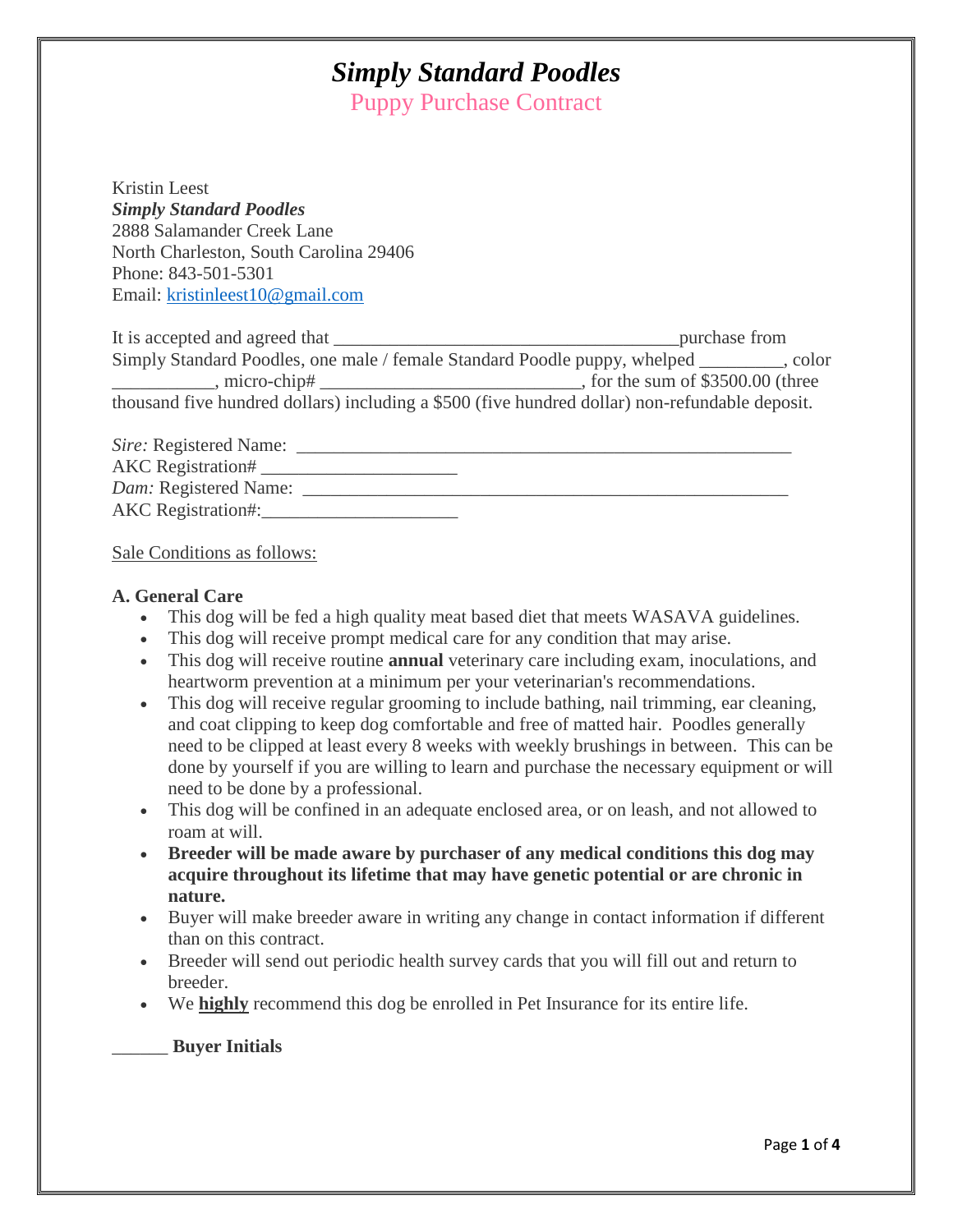Puppy Purchase Contract

### **B. Health Guarantee**

- This animal's health is guaranteed for the first 72 hours (3 days) after date of sale in the case of **communicable disease.** It is recommended that the buyer have the dog examined by a reputable veterinarian during this time period, especially if coughing, sneezing, vomiting, diarrhea, lethargy.
- Terms for **non-congenital** defects shall be as follows:
- A full refund of purchase price will be given for any dog returned in same condition during the first 120 hours (5 days) after the sale. Said dog shall be returned with all shipping expenses, including health certificate +/- veterinary exam report, being paid by the buyer.
- Terms for **congenital (present at birth) and/or inherited (genetic in nature- may not be present at birth) defects**. The seller guarantees this dog to be free of presently known congenital/inherited defects that would make this dog **unsuitable as a pet**. The breeder cannot guarantee that the dog will not become symptomatic with a genetic disease in the future. We do all screening tests currently available on our dams and require the same of the sires we use. However, genetic diseases can be transmitted in a recessive manner. Should a puppy be diagnosed with moderate or severe Hip Dysplasia (per OFA), Sebaceous Adenitis (SA). Addison's, blindness or deafness by a licensed veterinarian, one of the options listed below is available. The health guarantee does not guarantee against such conditions including but not limited to umbilical (belly button) hernia, retained testicle, any bite abnormalities or any conditions that do not affect the pet's overall quality/quantity of life as a pet. The seller will not be responsible for payment of vet bills associated with any defect of the puppy; those are the responsibility of the Buyer. Seller has option of repeating testing (at seller's expense) and having dog evaluated by seller's veterinarian. Should this dog be diagnosed with an inherited defect that greatly effects quality/quantity of life by a qualified veterinary specialist, within three (3) years of age, the following options are given to the purchaser;

 Seller will refund 50% of the purchase price (less non-refundable deposit) stated above if the buyer does not wish to replace and return the dog,

### **OR**

 Buyer will return the dog to the seller (at buyer's expense) and receive a full refund of the purchase price stated above less any of seller's expenses as outlined in E-1.

### **No amount of refund shall exceed the dog's original purchase price. No refund will be given until this dog is spayed or neutered.**

**Written verification by a licensed veterinarian including diagnosis and testing must accompany refund request.**

**\_\_\_\_\_\_\_ Buyer Initials**

### **C. Spay/Neuter Agreement**

 AKC registration papers will be supplied to purchaser at time of sale. This dog will be registered as "LIMITED REGISTRATION". Limited registration restricts any placement in conformation shows or breeding. It does allow any and all placements into performance events.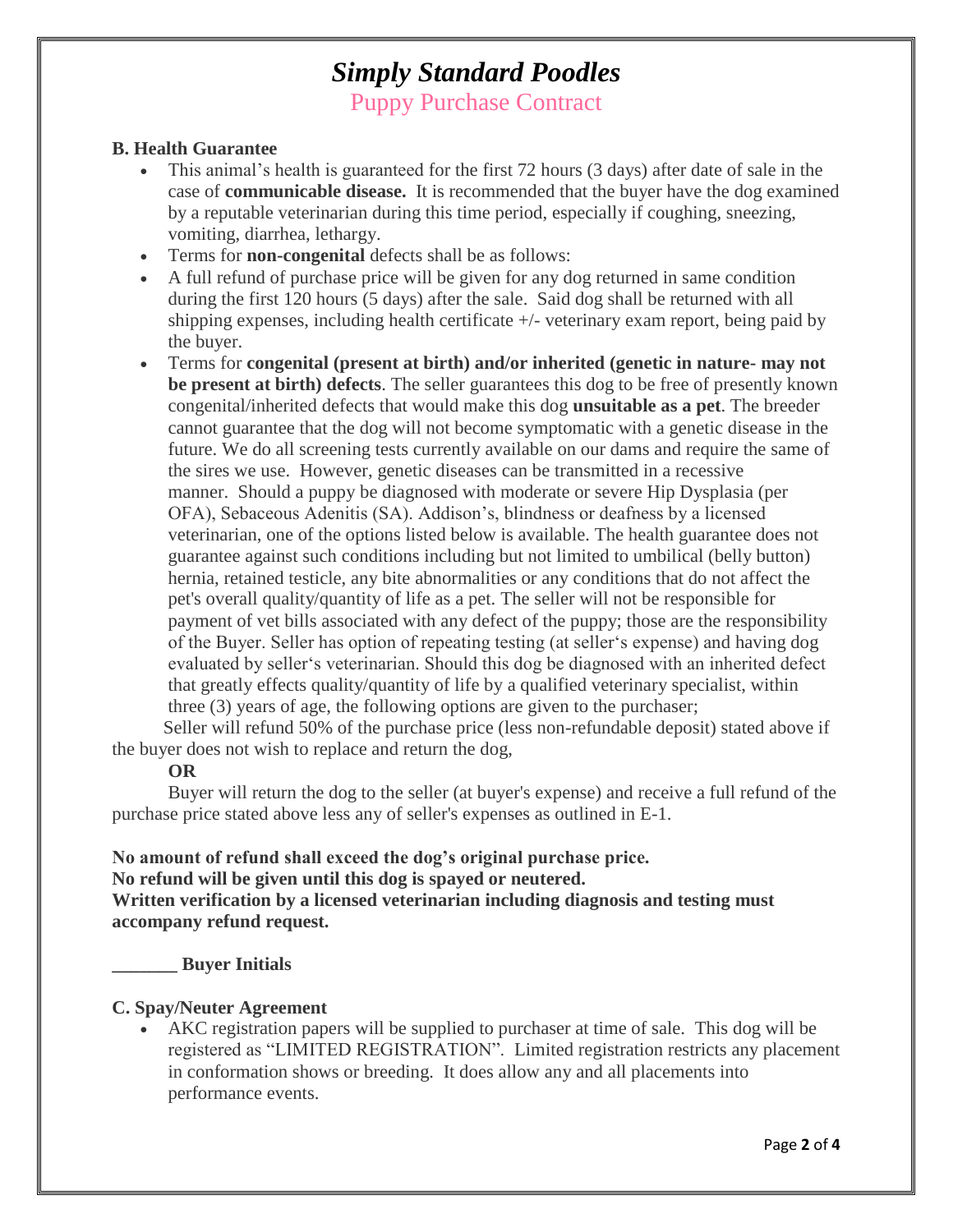Puppy Purchase Contract

- This dog must be spayed/neutered by 6-9 months of age. Written proof of spay/neuter will be supplied to breeder within 60 days of the procedure being performed. Unless other arrangements are agreed upon in advance such as in the case of performance dogs that may be left intact until 2 years of age.
- **This dog will not be used for ANY breeding without written consent from breeder.** If a litter is produced using this dog either accidentally or intentionally then this dog and all offspring will be immediately returned to Seller. If seller becomes aware of any offspring created by the mating of this dog the seller shall have recourse through the courts for damages for no less than \$5,000 (five thousand dollars).
- This dog shall not be registered by the UKC, ACA, CKC, or any other registry under its AKC registered name or any other name for the purpose of producing or selling puppies. The seller shall have recourse as stated above in C3.

### **\_\_\_\_\_\_Buyer Initials**

### **D. Training**

 This dog will be taken to, and trained in, at least one 6-8-week obedience course prior to the age of six months. Ideally the puppy will have started in a puppy kindergarten class at about 8-14 weeks of age and continue obedience training throughout its life. Taking formal training classes in obedience, agility, rally, etc. are both fun and rewarding to owner and dog. We can refer you to several facilities that do a great job using current positive training techniques +/- clicker training.

### **\_\_\_\_\_\_Buyer Initials**

### **E. What if we can't keep dog any longer?**

- If at any time the Buyer listed above can no longer care for this dog, it is agreed that the buyer will return the dog to the breeder at the buyer's expense. The breeder will re-home this dog. If this dog is resold then any profit, less the breeder's expenses, will be refunded. Breeder expenses to include, but not limited to, veterinary health check, boarding, food, advertising, travel, and training expenses. If this dog is given to a **breeder-approved** friend or family member, the contact information of the new owner shall be provided to Simply Standard Poodles. Any new owner shall be required to follow the terms of this agreement.
- It is agreed that the Buyer shall not dispose of this dog to a dog dealer, pet shop, agent of either, animal shelter, or rescue group.
- If the Buyer is responsible for the disposal of this dog to any organizations listed above, the seller shall have recourse through the courts for damages in our name and reputation for no less than \$5,000.00 (Five Thousand dollars).
- Buyer will abide by all local, county, state and national regulations as to licensing, care, and responsibility of the dog.

### **\_\_\_\_\_\_Buyer Initials**